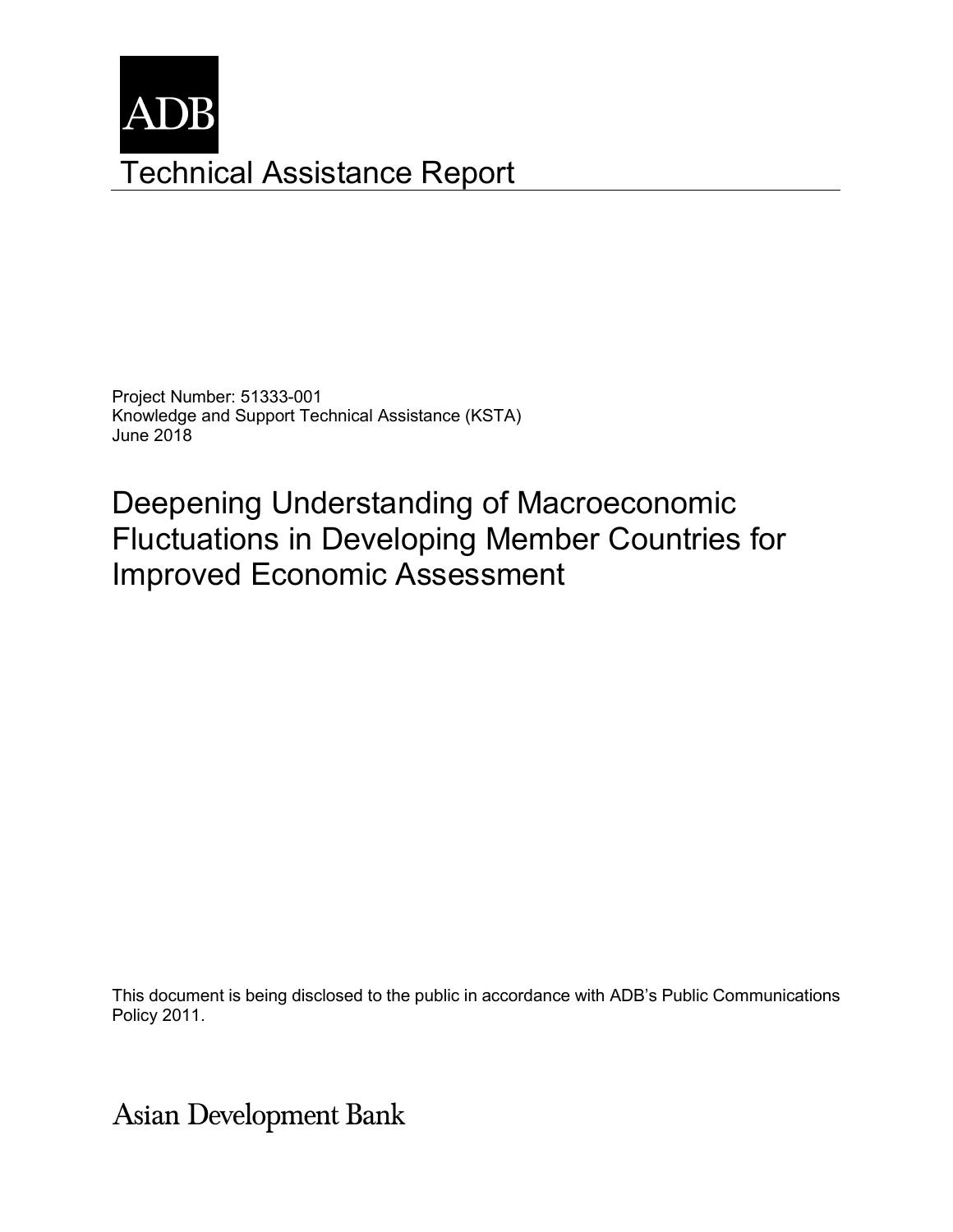### **ABBREVIATIONS**

|     | Asian Development Bank    |
|-----|---------------------------|
| $-$ | Asian Development Outlook |
| $-$ | developing member country |
| $-$ | technical assistance      |
|     |                           |

### **NOTE**

In this report, "\$" refers to United States dollars.

| <b>Vice-President</b>   | Bambang Susantono, Knowledge Management and Sustainable             |
|-------------------------|---------------------------------------------------------------------|
|                         | Development                                                         |
| <b>Director General</b> | Yasuyuki Sawada, Economic Research and Regional Cooperation         |
|                         | Department (ERCD)                                                   |
| <b>Director</b>         | Joseph Ernest Zveglich, Jr., Macroeconomics Research Division, ERCD |
|                         |                                                                     |
| <b>Team leaders</b>     | Arief Ramayandi, Senior Economist, ERCD                             |
|                         | Madhavi Pundit, Economist, ERCD                                     |
| <b>Team members</b>     | Editha Laviña, Senior Economics Officer, ERCD                       |
|                         | Dennis Sorino, Economics Officer, ERCD                              |
|                         | Azaleah Tiongson-Chanyongco, Operations Assistant, ERCD             |
|                         | Priscille Villanueva, Economics Officer, ERCD                       |

In preparing any country program or strategy, financing any project, or by making any designation of or reference to a particular territory or geographic area in this document, the Asian Development Bank does not intend to make any judgments as to the legal or other status of any territory or area.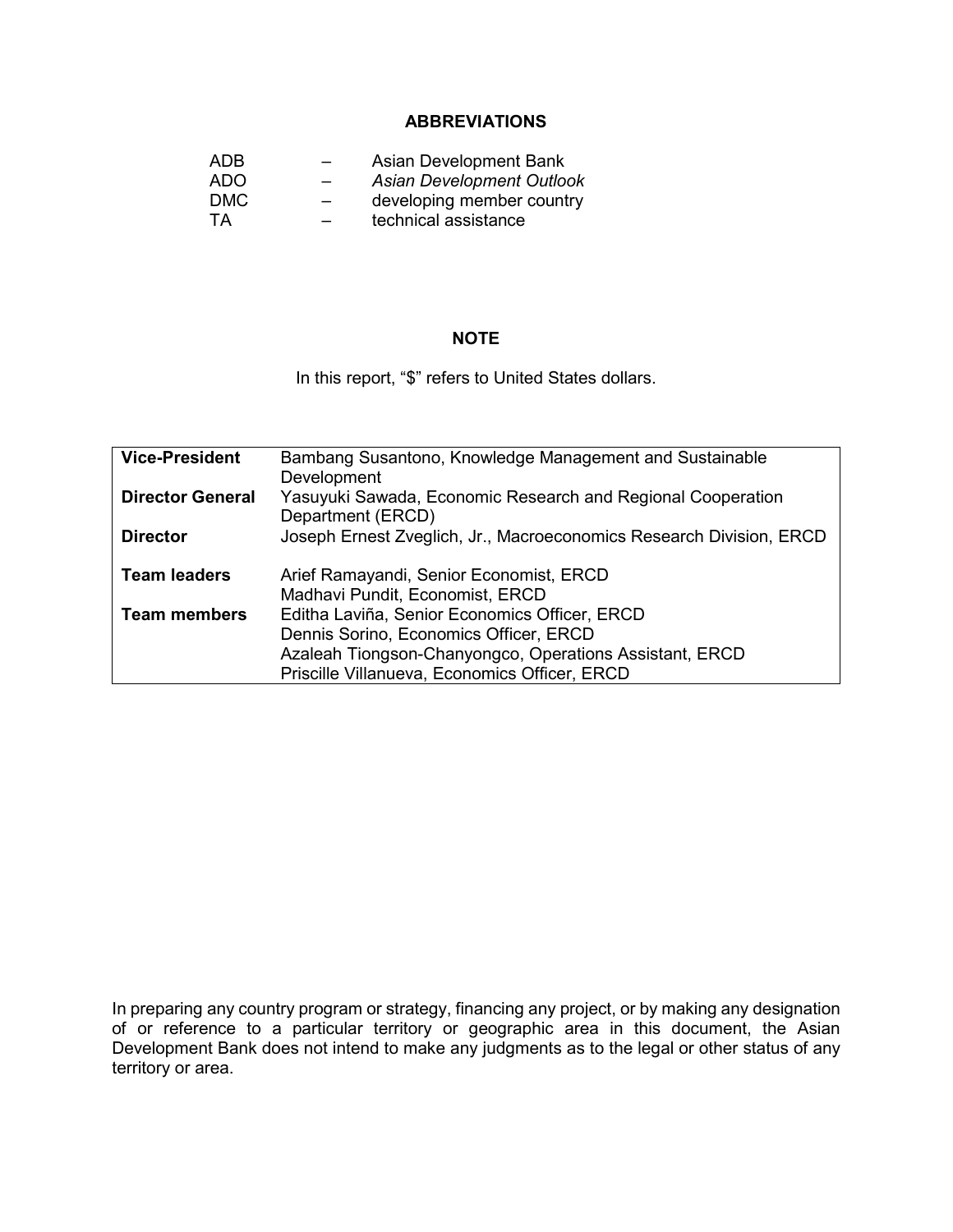# **CONTENTS**

|      |                   |                                                        | Page |
|------|-------------------|--------------------------------------------------------|------|
|      |                   | KNOWLEDGE AND SUPPORT TECHNICAL ASSISTANCE AT A GLANCE |      |
| I.   |                   | <b>INTRODUCTION</b>                                    |      |
| ΙΙ.  | <b>ISSUES</b>     |                                                        |      |
| III. |                   | THE TECHNICAL ASSISTANCE                               | 2    |
|      | А.                | Impact and Outcome                                     | 2    |
|      | В.                | <b>Outputs, Methods, and Activities</b>                | 2    |
|      | $C_{\cdot}$       | Cost and Financing                                     | 3    |
|      | D.                | Implementation Arrangements                            | 3    |
| IV.  |                   | THE PRESIDENT'S DECISION                               | 4    |
|      | <b>APPENDIXES</b> |                                                        |      |
| 1.   |                   | Design and Monitoring Framework                        | 5    |
| 2.   |                   | Cost Estimates and Financing Plan                      | 8    |
| 3.   |                   | <b>List of Linked Documents</b>                        | 9    |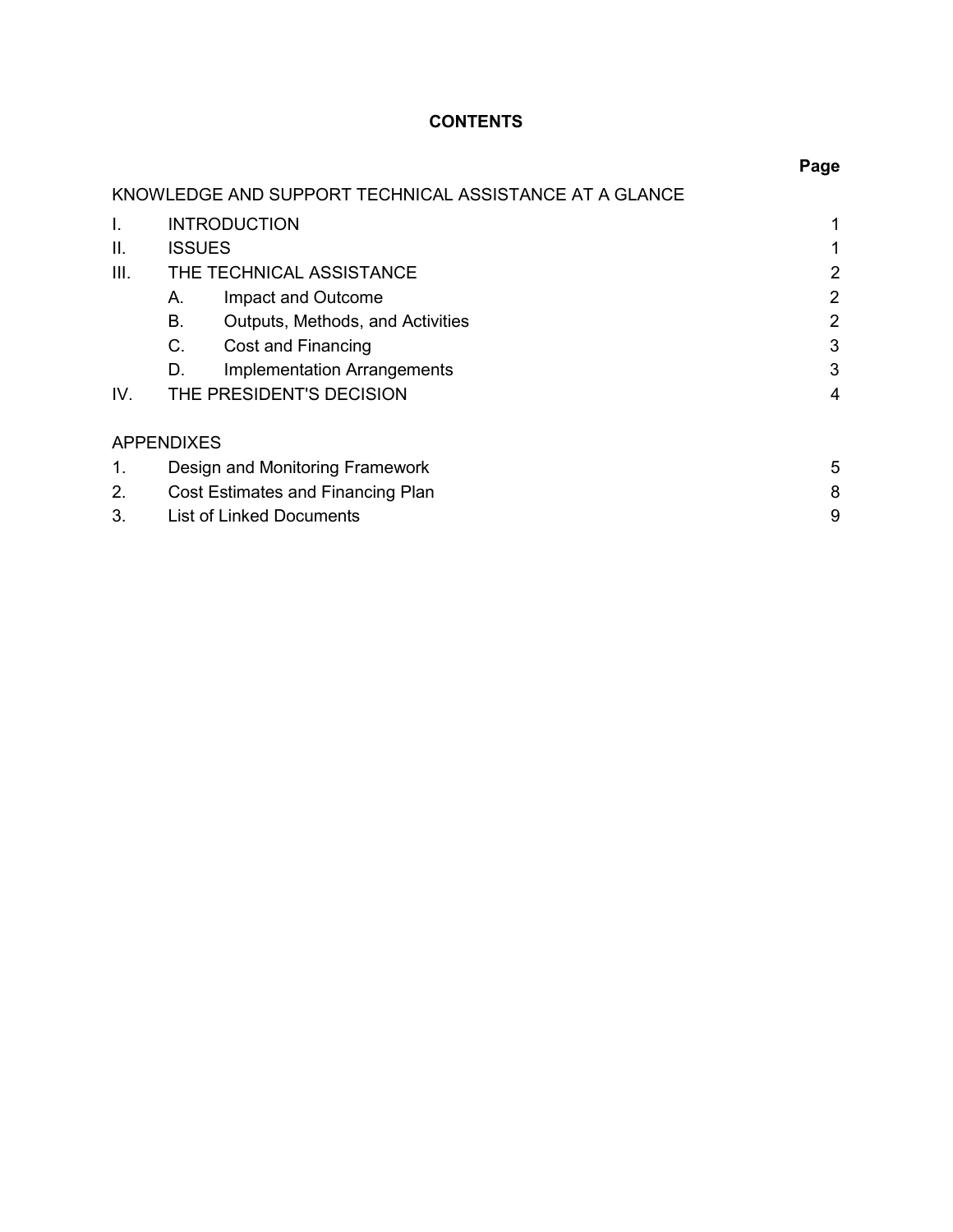# **KNOWLEDGE AND SUPPORT TECHNICAL ASSISTANCE AT A GLANCE**

| $\overline{1}$ . | <b>Basic Data</b>                                                                       |                                                                                                                                            |                            |                                        | Project Number: 51333-001         |              |
|------------------|-----------------------------------------------------------------------------------------|--------------------------------------------------------------------------------------------------------------------------------------------|----------------------------|----------------------------------------|-----------------------------------|--------------|
|                  | <b>Project Name</b>                                                                     | Deepening Understanding of<br>Macroeconomic Fluctuations in<br>Developing Member Countries for<br><b>Improved Economic Assessment</b>      | <b>Department/Division</b> |                                        | <b>ERCD/ERMR</b>                  |              |
|                  | <b>Nature of Activity</b><br><b>Modality</b>                                            | <b>Research and Development</b><br>Regular                                                                                                 | <b>Executing Agency</b>    |                                        | Asian Development Bank            |              |
|                  | Country                                                                                 | REG (INO, THA)                                                                                                                             |                            |                                        |                                   |              |
| 2.               | <b>Sector</b>                                                                           | Subsector(s)                                                                                                                               |                            |                                        | <b>ADB Financing (\$ million)</b> |              |
| ◢                | Public sector<br>management                                                             | Economic affairs management                                                                                                                |                            |                                        | <b>Total</b>                      | 0.50<br>0.50 |
|                  |                                                                                         |                                                                                                                                            |                            |                                        |                                   |              |
| 3.               | <b>Strategic Agenda</b>                                                                 | <b>Subcomponents</b>                                                                                                                       |                            | <b>Climate Change Information</b>      |                                   |              |
|                  | Inclusive economic<br>growth (IEG)<br>Regional integration<br>(RCI)                     | Pillar 1: Economic opportunities,<br>including jobs, created and expanded<br>Pillar 2: Trade and investment<br>Pillar 3: Money and finance |                            | Climate Change impact on the Project   |                                   | Low          |
|                  | 4. Drivers of Change                                                                    | <b>Components</b>                                                                                                                          |                            | <b>Gender Equity and Mainstreaming</b> |                                   |              |
|                  | Governance and<br>capacity development<br>(GCD)<br>Knowledge solutions<br>(KNS)         | Institutional development<br>Knowledge sharing activities                                                                                  |                            | No gender elements (NGE)               |                                   |              |
| 5.               | <b>Poverty and SDG Targeting</b>                                                        |                                                                                                                                            | <b>Location Impact</b>     |                                        |                                   |              |
|                  | Geographic Targeting<br>Household Targeting<br><b>SDG Targeting</b><br><b>SDG Goals</b> | No<br><b>No</b><br>Yes<br>SDG8                                                                                                             | Regional                   |                                        |                                   | High         |
| 6.               | <b>Risk Categorization</b>                                                              | Low                                                                                                                                        |                            |                                        |                                   |              |
| 7.               | <b>Safeguard Categorization</b>                                                         | Safeguard Policy Statement does not apply                                                                                                  |                            |                                        |                                   |              |
|                  | 8. Financing                                                                            |                                                                                                                                            |                            |                                        |                                   |              |
|                  | <b>Modality and Sources</b>                                                             |                                                                                                                                            |                            |                                        | Amount (\$ million)               |              |
|                  | <b>ADB</b>                                                                              |                                                                                                                                            |                            |                                        |                                   | 0.50         |
|                  |                                                                                         | Knowledge and Support technical assistance: Technical Assistance                                                                           |                            |                                        |                                   | 0.50         |
|                  | <b>Special Fund</b>                                                                     |                                                                                                                                            |                            |                                        |                                   |              |
|                  | Cofinancing                                                                             |                                                                                                                                            |                            |                                        |                                   | 0.00         |
|                  | None<br><b>Counterpart</b>                                                              |                                                                                                                                            |                            |                                        |                                   | 0.00<br>0.00 |
|                  | None                                                                                    |                                                                                                                                            |                            |                                        |                                   | 0.00         |
|                  | Total                                                                                   |                                                                                                                                            |                            |                                        |                                   | 0.50         |
|                  |                                                                                         |                                                                                                                                            |                            |                                        |                                   |              |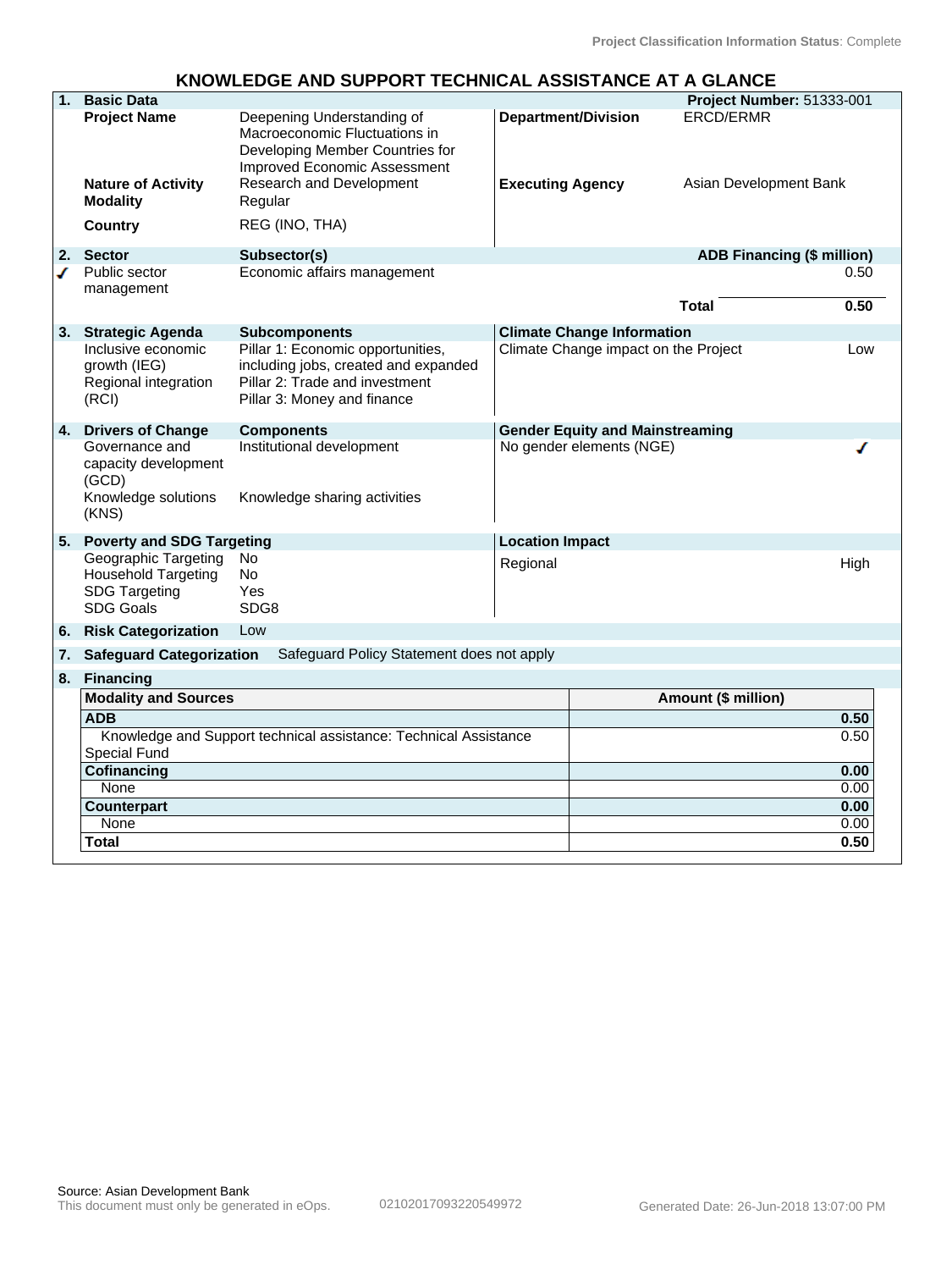### **I. INTRODUCTION**

1. The knowledge and support technical assistance (TA) will create knowledge products that enhance the tools for conducting macroeconomic assessments at Asian Development Bank (ADB) headquarters. These products will be disseminated to developing member countries (DMCs), and ADB will support capacity building to provide DMC government officials with a deeper understanding of the patterns and sources of macroeconomic fluctuations. TA outputs will inform policy dialogue between ADB and its DMCs on macroeconomic management in Asian economies.

2. The TA is included in the management-approved annual work program for the Economic Research and Regional Cooperation Department as a research activity on monitoring and evaluating macroeconomic stability in DMCs.

### **II. ISSUES**

3. In line with ADB's mission to serve as a partner and an agent for change in Asia and the Pacific, ADB must continue to expand its role as a knowledge bank that facilitates dialogue on important economic issues and policies among member countries. Recognizing the importance of macroeconomic stability in supporting other objectives such as inclusive growth and poverty reduction; and considering the rapidly changing global and regional economic environment, ADB must strengthen its capacity to conduct timely macroeconomic assessment, deepen its understanding of sources of volatility and risk, and improve the quality of policy dialogues with DMCs.

4. Previous efforts by ADB's research department to enhance macroeconomic assessment set-up a tool kit to gauge economic conditions in real time and forecast future developments. These tools, global projection model<sup>1</sup> for example, are periodically used in evaluations and analyses. The regional TA project Macroeconomic Modeling for Improved Economic Assessment laid the groundwork for undertaking periodic and timely monitoring of economic growth in DMCs. $2$ Among other tools, the regional TA project developed "nowcasting"—a methodology that uses a variety of indicators to provide real-time updates on GDP growth. These updates, in turn, can be used to forecast short-term movements of aggregate economic activities.

5. The regional TA has supported 16 global baseline forecasts for *Asian Development Outlook* (ADO) publications since 2014, using the global projection model to inform ADB's regional assessments. ADB also used this model to conduct simulations to assess the implications of different risks, such as soft and hard landing scenarios of growth in the People's Republic of China, published in an ADB report<sup>3</sup>; and the risk of a sharper-than-expected interest rate hike in the United States, published in the 2017 ADO.<sup>4</sup> Indonesia Resident Mission has been using the nowcasting model to support their growth forecasting since Q1 2016. ADB conducted workshops on monitoring economic growth to disseminate ADB work and facilitate the exchange of experiences among DMCs. ADB conducted other workshops on applying financial programming and policy, and forecasting macroeconomic trends using limited data. These activities strengthened the capacity of ADB and DMCs to conduct macroeconomic assessment,

 1 The global projection model was developed by the International Monetary Fund and maintained by the Global Projection Model Network, a team with expertise in forecasting and macromodeling.

<sup>2</sup> ADB. 2013. *Technical Assistance for Macroeconomic Modeling for Improved Economic Assessment*. Manila.

<sup>3</sup> ADB 2016. *Structural Change and Moderating Growth in the People's Republic of China: Implications for Developing Asia and Beyond*. Manila

<sup>4</sup> ADB. 2017. *Asian Development Outlook: Transcending the Middle-Income Challenge*. Manila.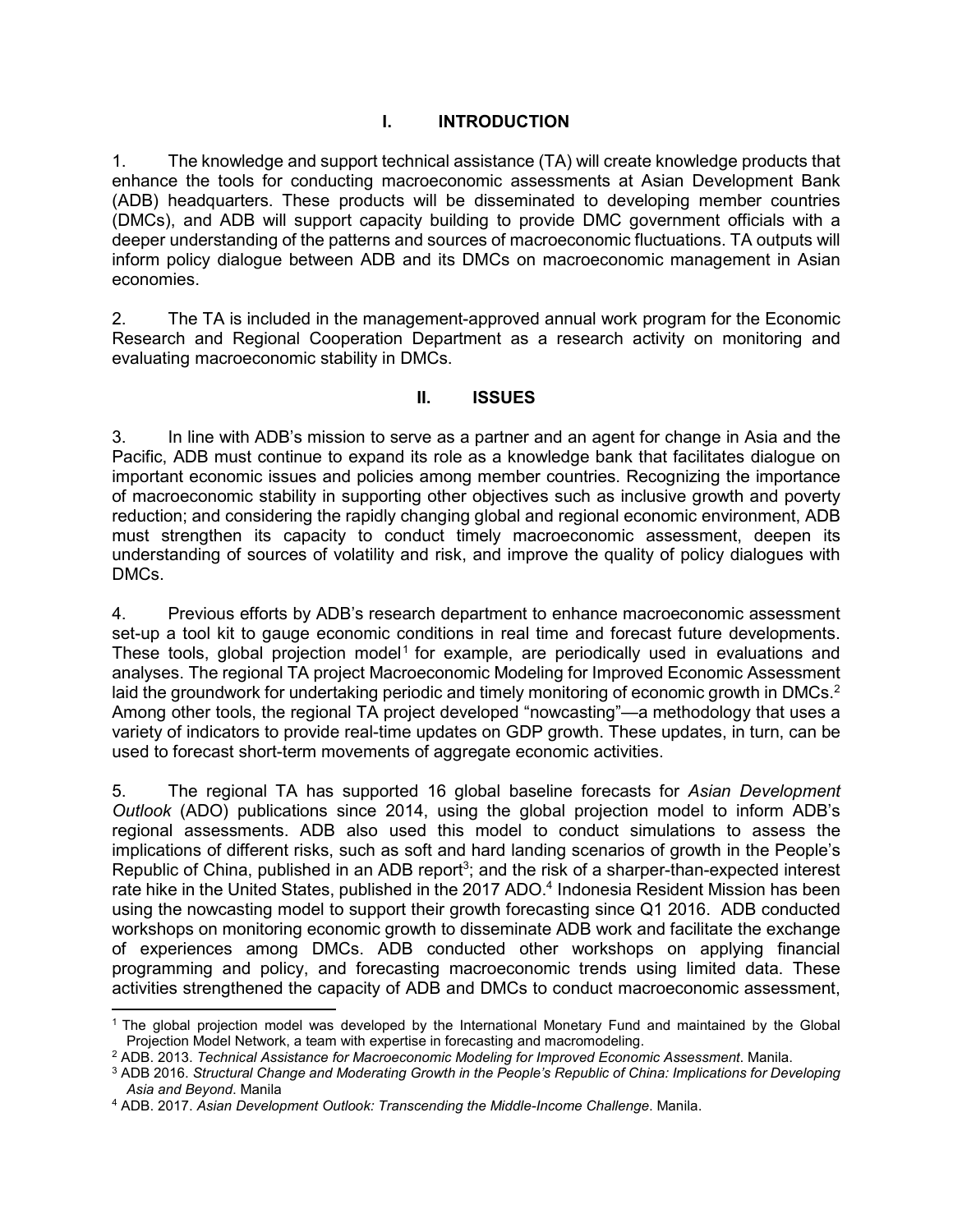and reinforced the importance of keeping the tool kit up-to-date to ensure that policy dialogue remained relevant.

6. The growth cycle of an economy—whether it is on an upswing, downswing, or turning point—is another crucial factor to consider when making policy recommendations. In line with an initial assessment of business cycles carried out under the earlier regional TA project, the knowledge and support TA project will further study macroeconomic fluctuations in Asian economies to support ADB's objective of enhancing macroeconomic stability in DMCs.

7. Developing economies in Asia experience frequent ups and downs in economic activity, which can create uncertainty for consumption and investment decisions, hamper growth and obstruct development objectives. Economies are exposed to frequent shocks, the nature and impact of which are still not fully understood. Because of weak data and other constraints, one's capacity to monitor fluctuations and predict macroeconomic cycles is also limited. A turbulent global economic environment creates additional challenges for those tasked with making accurate short-term forecasts.

8. The above factors limit one's understanding of which institutions, instruments, and interventions are most effective in promoting stability and reducing vulnerability to shocks. While some volatility is normal in market-oriented economies, the challenge for policy makers is to improve their ability to forecast and understand this volatility so that they can mitigate it through policy measures.

# **III. THE TECHNICAL ASSISTANCE**

### **A. Impact and Outcome**

9. The TA is aligned with the following impact: improved environment for policy dialogue with DMCs. The TA will have the following outcome: informed policy advice provided to DMCs through timely assessment of macroeconomic trends and deeper understanding of sources of fluctuations.<sup>5</sup>

### **B. Outputs, Methods, and Activities**

10. **Output 1: Tools to monitor macroeconomic developments and analyze potential changes to ADB forecasts are enhanced.** Building on previous TA projects, the knowledge and support TA will improve macroeconomic assessment at ADB by (i) maintaining and extending monitoring activities from the earlier regional TA project, including subscription to CEIC Data Company; and (ii) undertaking research to understand the dynamics of economic cycles over time based on the chronology of business cycle turning points established under the earlier regional TA. The TA will develop empirical and structural tools to better explain macroeconomic fluctuations as inputs to policy analysis. Besides identifying the types of shocks that cause cycles, the models can also be used to identify which policies might effectively shorten an economic slowdown or lengthen an expansion; and stabilize excessive fluctuations in economic activity. Under the TA, the project team will select DMCs in Southeast Asia and East Asia as pilot cases for trialing economic monitoring tools. If the need arises and if sufficient data is available, the TA will consider extending these tools to economies in other subregions. ADB will publish the research and working papers and technical reports on its website. The updated analysis of business cycles will support the ADO publication series.

 5 The design and monitoring framework is in Appendix 1.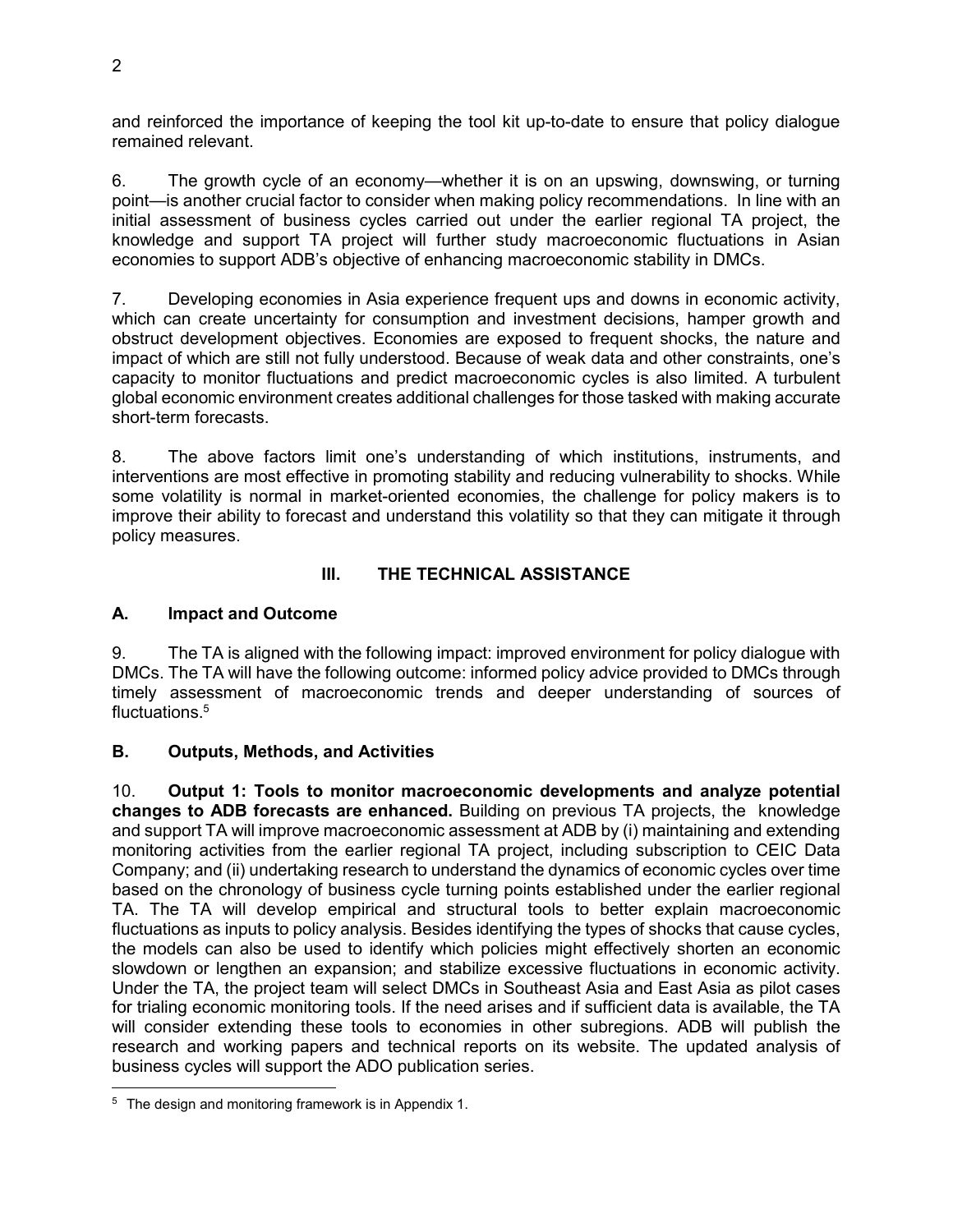11. **Output 2: Baseline of global economic environment and Asian economies assessed.** ADB will continue to use the global projection model and nowcasting tools to analyze trends in the global economic environment and in DMCs. These analyses, in turn, will inform ADB's regional assessments such as the ADO publication series. In addition, the project team will apply the business cycle analysis to assess economic cycles in the near term and gauge potential risks surrounding these cycles. The project team will select DMCs during TA implementation based on the availability of economic data. Technical reports and working papers created under this output will be published on the ADB website. Baseline scenarios for major industrialized economies and assessment of potential risks surrounding macroeconomic fluctuations will be part of the supporting materials for the ADO publication series and other ADB documents.

12. **Output 3: Capacity of ADB developing member countries to conduct economic assessments enhanced.** The TA project team will conduct training programs, seminars, workshops, and other capacity-building events for central bank and government officials in DMCs. These events will improve economic monitoring capacity within DMCs as well as improve the ability of ADB staff to conduct policy dialogue with DMCs. To disseminate knowledge and results to a wider audience, ADB staff will participate in external forums and conferences as resource persons, and will develop collaborations and knowledge partnerships to contribute to global best practices and enhance ADB's visibility as a knowledge bank. These activities will be articulated in post-mission reports.

# **C. Cost and Financing**

13. The TA is estimated to cost \$500,000, which will be financed on a grant basis by ADB's Technical Assistance Special Fund (TASF 6). The key expenditure items are listed in Appendix 2.

### **D. Implementation Arrangements**

14. ADB will administer the TA. The Macroeconomics Research Division of the Economic Research and Regional Cooperation Department will be directly responsible for TA administration and supervision, management of consultants, procurement, and accomplishment of outputs. Knowledge partnerships may be considered in the implementation of this TA and will be done in accordance with the Staff Instruction on Business Processes for Knowledge Partnerships under Technical Assistance Operations, whenever appropriate.<sup>6</sup> The project will be implemented from July 2018 and will be completed by June 2020.

15. The implementation arrangements are summarized in the table.

# **Implementation Arrangements**

| <b>Aspects</b>                   | <b>Arrangements</b>               |                 |        |
|----------------------------------|-----------------------------------|-----------------|--------|
| Indicative implementation period | July 2018–June 2020               |                 |        |
| Executing agency                 | ADB                               |                 |        |
| Consultants                      | To be selected and engaged by ADB |                 |        |
|                                  | Selection method                  | Selection title | Amount |

<sup>-</sup><sup>6</sup> ADB. 2017. Staff Instruction on Business Processes for Knowledge Partnerships under Technical Assistance Operations. *Compendium of Staff Instructions*. Manila.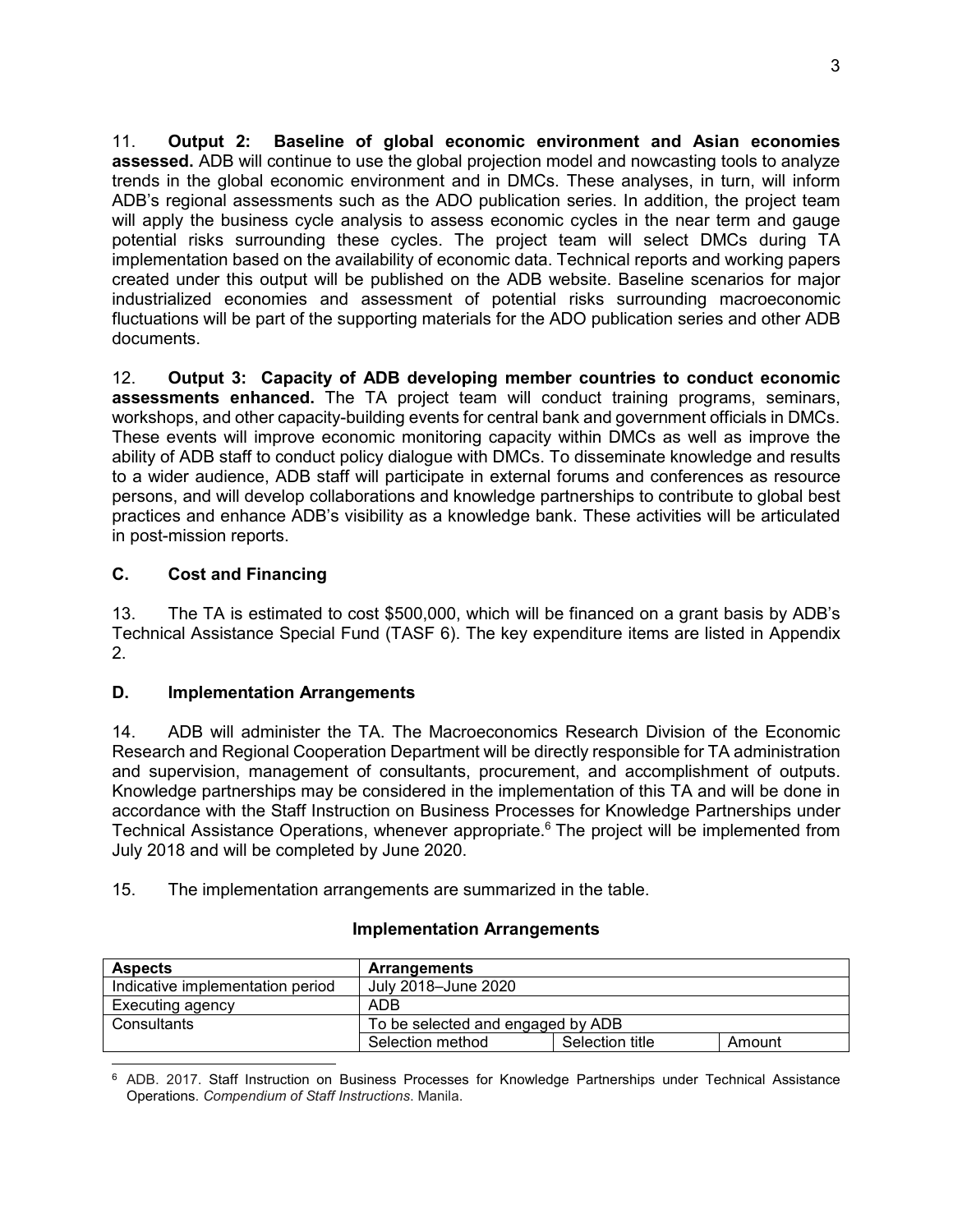| <b>Aspects</b>                 | <b>Arrangements</b>                                                    |                    |           |
|--------------------------------|------------------------------------------------------------------------|--------------------|-----------|
|                                | <b>ICS</b>                                                             | International      | \$108,000 |
|                                |                                                                        | (7 person-months)  |           |
|                                | <b>ICS</b>                                                             | National           | \$60,000  |
|                                |                                                                        | (36 person-months) |           |
| Procurement <sup>a</sup>       | To be procured by ADB                                                  |                    |           |
|                                | Direct contracting                                                     | 3 contracts        | \$20,000  |
|                                | <b>RFQ</b>                                                             | 2 contracts        | \$12,000  |
| <b>Disbursement</b>            | The TA resources will be disbursed following ADB's Technical           |                    |           |
|                                | Assistance Disbursement Handbook (2010, as amended from time           |                    |           |
|                                | to time).                                                              |                    |           |
| Asset turnover or disposal     | After TA completion, any procured equipment will be disposed of in     |                    |           |
| arrangement upon TA completion | accordance with Project Administration Instructions 5.09. <sup>b</sup> |                    |           |

ADB = Asian Development Bank, ICS = individual consultant selection, RFQ = request for quotation, TA = technical assistance.

<sup>a</sup> ADB Procurement Policy (2017, as amended from time to time).

b ADB. 2013. Administering Grant-Financed Technical Assistance Projects. *Project Administration Instructions*. PAI 5.09. Manila.

Source: Asian Development Bank estimates.

16. **Consulting services.** ADB will engage the consultants individually following ADB's Procurement Policy (2017, as amended from time to time) and its associated project administration instructions and/or staff instructions.<sup>7</sup> Lump-sum payments and output-based contracts will be considered for consulting services. Disbursement under the TA will be in accordance with ADB's *Technical Assistance Disbursement Handbook* (2010, as amended from time to time).

17. **ADB's procurement.** The TA will subscribe to database services from CEIC Data Company for macroeconomic data needed for business cycle tracking. The TA will also procure Eviews software to supplement MATLAB in data processing and analysis as well as laptops capable of processing vast amounts of data. Procurement of most goods and equipment will follow ADB's Procurement Policy (2017, as amended from time to time) and Procurement Regulations for ADB Borrowers (2017, as amended from time to time).

18. **Social media and websites.** The project team will update the website of business cycle databases in a timely manner. The project team will explore other sources of financing for the maintenance of the website before the closing of the project if strong demand for business cycle tracking persists.

# **IV. THE PRESIDENT'S DECISION**

19. The President, acting under the authority delegated by the Board, has approved the provision of technical assistance not exceeding the equivalent of \$500,000 on a grant basis for Deepening Understanding of Macroeconomic Fluctuations in Developing Member Countries for Improved Economic Assessment, and hereby reports this action to the Board.

-

<sup>&</sup>lt;sup>7</sup> Terms of reference for consultants are accessible from the list of linked documents in Appendix 3.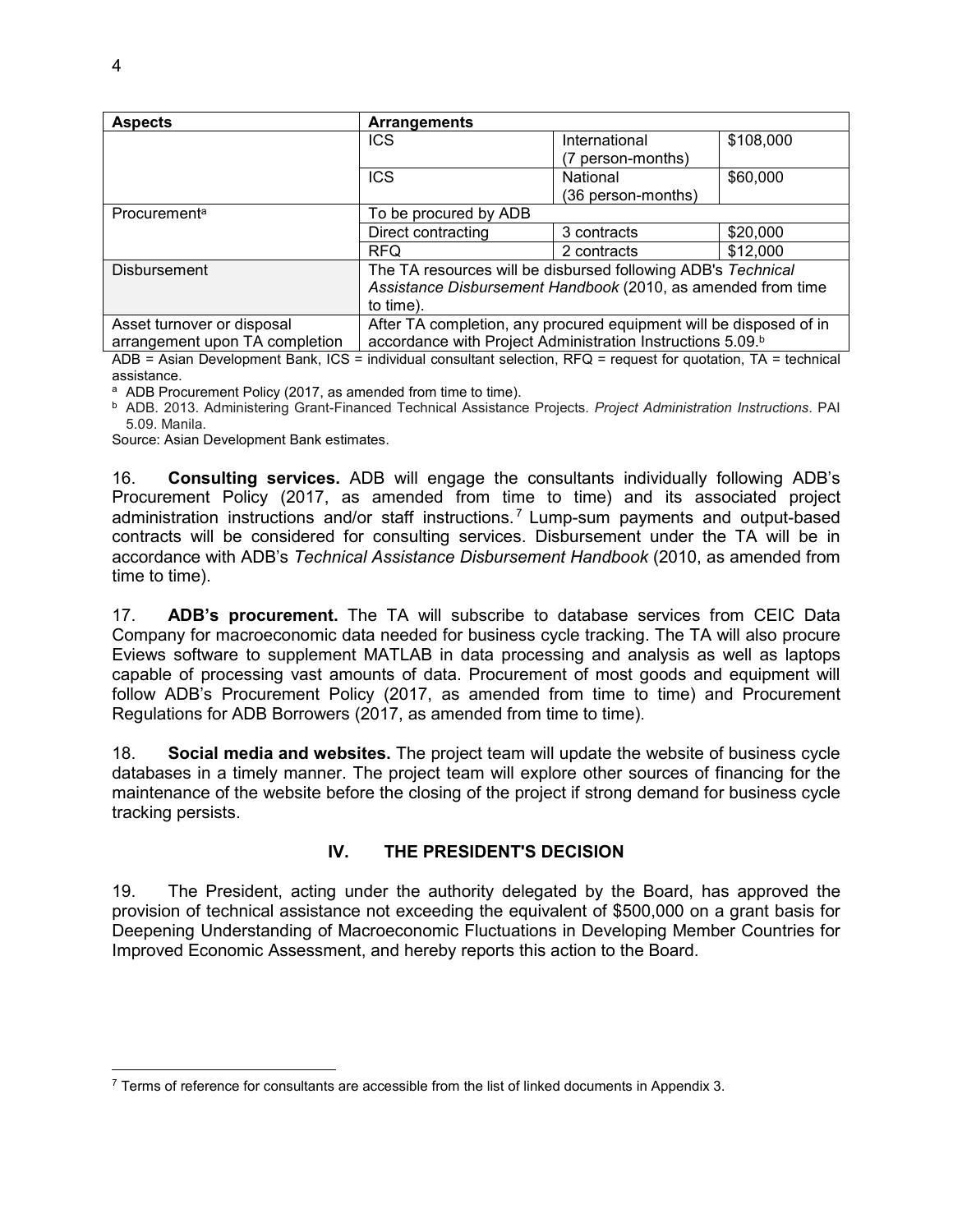| <b>Impact the TA is Aligned with</b><br>Improved environment for policy dialogue with the DMCs (defined by project).                          |                                                                                                                                                                                                            |                                                                                             |                                                                                                                    |  |
|-----------------------------------------------------------------------------------------------------------------------------------------------|------------------------------------------------------------------------------------------------------------------------------------------------------------------------------------------------------------|---------------------------------------------------------------------------------------------|--------------------------------------------------------------------------------------------------------------------|--|
| <b>Results Chain</b>                                                                                                                          | <b>Performance Indicators</b><br>with Targets and Baselines                                                                                                                                                | <b>Data Sources and</b><br><b>Reporting</b><br><b>Mechanisms</b>                            | <b>Risks</b>                                                                                                       |  |
| <b>Outcome</b>                                                                                                                                | By 2019                                                                                                                                                                                                    |                                                                                             |                                                                                                                    |  |
| Informed policy<br>advice provided<br>to DMCs through<br>timely<br>assessment of<br>macroeconomic<br>trends and<br>deeper<br>understanding of | a. Assumptions on global<br>macroeconomic prospects<br>used as the basis for at<br>least four economic<br>projections in ADO<br>publications and other<br><b>ADB</b> documents<br>(Baseline: four in 2017) | a. ADO publication<br>series and other<br><b>ADB</b> documents                              | Data and<br>information available<br>from selected DMCs<br>is inaccurate or not<br>provided in a timely<br>manner. |  |
| sources of<br>fluctuations.                                                                                                                   | b. At least one project-<br>supported assessment of<br>macroeconomic<br>fluctuations<br>is used to guide and<br>evaluate economic<br>analysis and forecasts for<br>selected DMCs per year<br>(Baseline: 0) | b. ADO publication<br>series and other<br><b>ADB</b> documents                              | Unforeseen large<br>shocks that change<br>the underlying<br>structure of the global<br>economy.                    |  |
| <b>Outputs</b>                                                                                                                                | By 2018-2020                                                                                                                                                                                               |                                                                                             |                                                                                                                    |  |
| 1. Tools to<br>monitor<br>macroeconomic<br>developments and<br>analyze potential<br>changes to ADB                                            | 1a. Maintain at least three<br>completed nowcast models<br>for selected DMCs, and<br>expand to other DMCs as<br>demand requires<br>(Baseline: three DMCs in                                                | 1a. Technical reports<br>and working papers                                                 | Quality data is<br>lacking, requiring<br>further processing to<br>make data consistent<br>for use in analysis.     |  |
| forecasts are<br>enhanced.                                                                                                                    | 2017)<br>1b. Maintain and update<br>business cycle tracking for<br>at least nine DMCs<br>(Baseline: nine DMCs in<br>2017)<br>1c. At least one usable tool<br>to identify causes of<br>macroeconomic        | 1b. ADO publication<br>series, working<br>paper, and website<br>1c. Working paper<br>series | Changes in statistical<br>methods and/or<br>measurements<br>from official sources.                                 |  |
|                                                                                                                                               |                                                                                                                                                                                                            |                                                                                             | Unforeseen changes<br>in staff availability,<br>time, and resources                                                |  |
|                                                                                                                                               |                                                                                                                                                                                                            |                                                                                             | allocated to produce<br>required outputs.                                                                          |  |
|                                                                                                                                               | fluctuations and conduct<br>policy analysis<br>(Baseline: 0)                                                                                                                                               |                                                                                             | Uncertain demand for<br>nowcasting tools by<br>other DMCs.                                                         |  |

# **DESIGN AND MONITORING FRAMEWORK**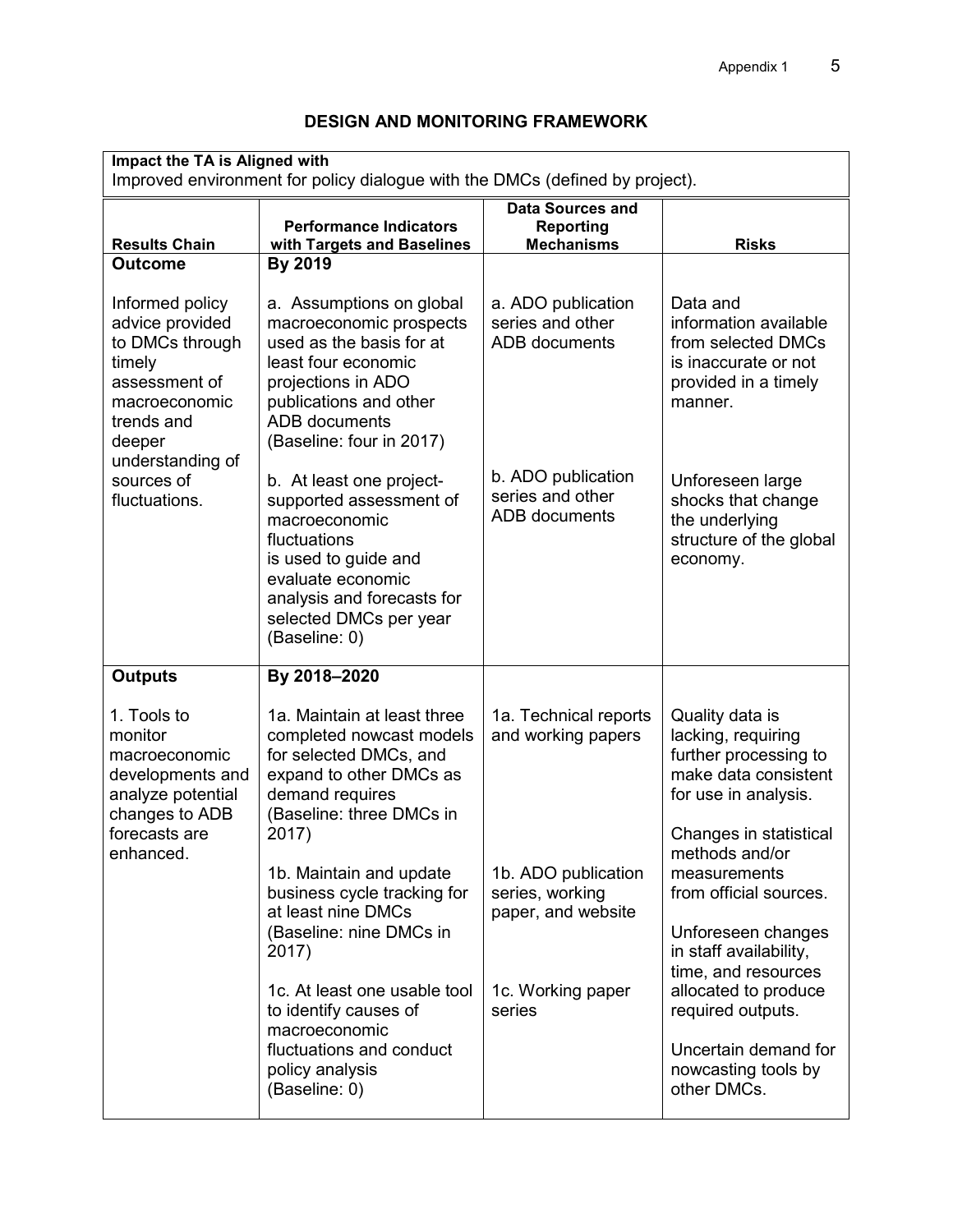|                                                                                      |                                                                                                                                                                    | <b>Data Sources and</b>                                         |              |
|--------------------------------------------------------------------------------------|--------------------------------------------------------------------------------------------------------------------------------------------------------------------|-----------------------------------------------------------------|--------------|
|                                                                                      | <b>Performance Indicators</b>                                                                                                                                      | Reporting                                                       |              |
| <b>Results Chain</b>                                                                 | with Targets and Baselines                                                                                                                                         | <b>Mechanisms</b>                                               | <b>Risks</b> |
|                                                                                      | 1d. At least two research<br>papers and/or policy briefs<br>on aspects of assessing<br>macroeconomic<br>fluctuations published<br>(Baseline: 0)                    | 1d. Technical reports<br>and working papers                     |              |
| 2. Baseline of<br>global economic<br>environment and<br>Asian economies<br>assessed. | 2a. Maintain at least four<br>baseline scenarios per<br>year for major<br>industrialized economies<br>using global projection<br>model<br>(Baseline: four in 2017) | 2a. ADO publication<br>series and other<br><b>ADB</b> documents |              |
|                                                                                      | 2b. Near-term growth<br>assessment for at least<br>one DMC<br>(Baseline: one DMC in<br>2017)                                                                       | 2b. Technical reports<br>and working papers                     |              |
|                                                                                      | 2c. Assessment of at least<br>one DMC's position in<br>business cycle per year<br>(Baseline: one in 2017)                                                          | 2c. ADO publication<br>series and other<br><b>ADB</b> documents |              |
|                                                                                      | 2d. Conduct at least one<br>assessment per year of<br>scenarios on potential risks<br>surrounding<br>macroeconomic<br>fluctuations<br>(Baseline: one in 2017)      | 2d. ADO publication<br>series and other<br><b>ADB</b> documents |              |
| 3. Capacity of<br>ADB DMCs to<br>conduct economic<br>assessments<br>enhanced.        | 3a. Conduct at least four<br>training programs,<br>workshops, or seminars for<br>DMCs on assessing<br>macroeconomic trends<br>(Baseline: 0)                        | 3a. Post-mission<br>reports                                     |              |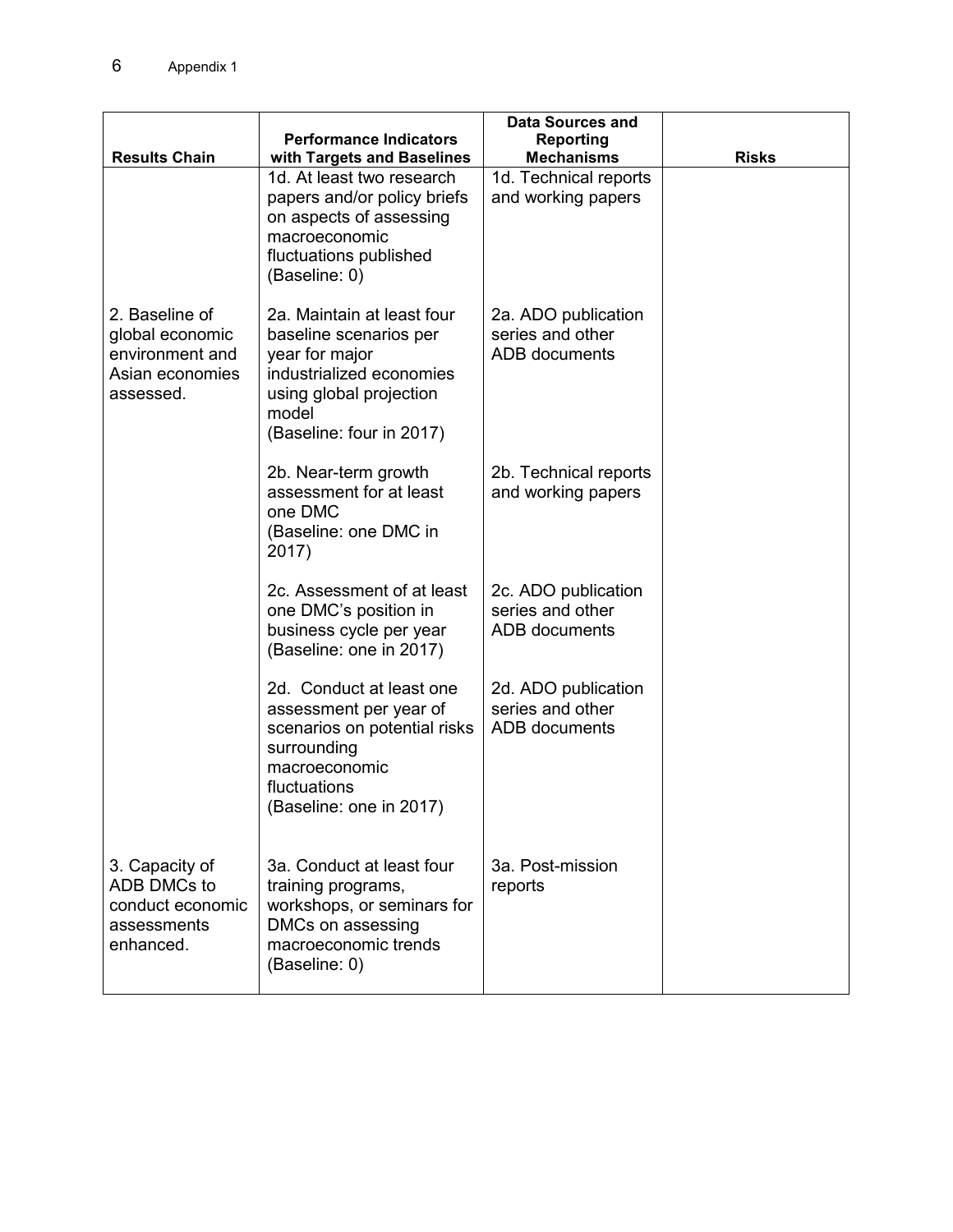### **Key Activities with Milestones**

- **1. Tools to monitor macroeconomic developments and analyze potential changes to ADB forecasts are enhanced.**
- 1.1 Maintain and enhance the nowcasting macroeconomic monitoring tools (July 2018–June 2020)
- 1.2 Maintain and update business cycle tracking for selected DMCs (July 2018–June 2020)
- 1.3 Develop tools to identify causes of macroeconomic fluctuations and conduct policy analysis (July 2018–June 2019)
- 1.4 Develop a website for tracking the chronology and other features of business cycles (July 2019–June 2020)
- 1.5 Document procedures in developing tools and write working paper(s) (July 2018–June 2020)

# **2. Baseline of global economic environment and Asian economies assessed.**

- 2.1 Fine-tune the global projection model and generate short- to medium-term forecasts (July 2018–June 2020)
- 2.2 Update near-term growth assessment and forecast for selected DMCs (July 2018–June 2020)
- 2.3 Assess potential risks surrounding macroeconomic fluctuations (July 2019–June 2020)
- **3. Capacity of ADB developing member countries to conduct economic assessments enhanced.**
- 3.1 Conduct training programs, workshops, or seminars for ADB staff and DMCs on assessing macroeconomic trends (July 2019–June 2020)
- 3.2 Participate in external seminars and conferences (July 2019–June 2020)

### **Project Management Activities**

Engage resource persons and consultants (July 2018–June 2019) Procure information technology equipment and information and knowledge services (July 2018–June 2019)

### **Inputs**

ADB: \$500,000

# **Assumptions for Partner Financing**

Not applicable.

ADB = Asian Development Bank, ADO = Asian Development Outlook, DMC = developing member country. Source: Asian Development Bank.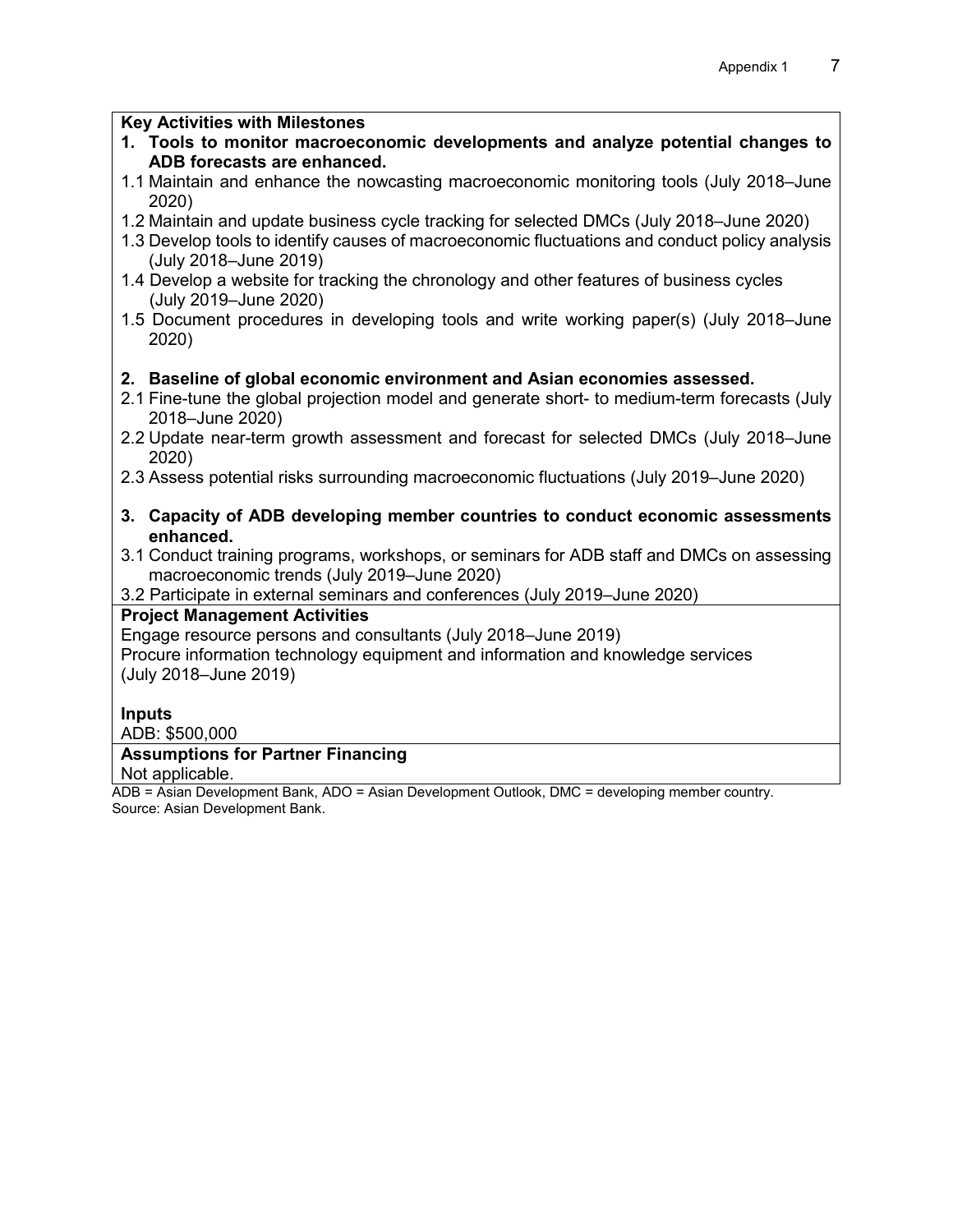# **COST ESTIMATES AND FINANCING PLAN**

(\$'000)

| <b>Item</b>                                                    | Amount |
|----------------------------------------------------------------|--------|
| Asian Development Bank <sup>a</sup>                            |        |
| Consultants<br>1.                                              |        |
| Remuneration and per diem<br>a.                                |        |
| International consultants                                      | 108.0  |
| ii. National consultants                                       | 60.0   |
| International and local travel <sup>b</sup><br>$b_{-}$         | 50.0   |
| 2. Goods $\degree$                                             | 5.0    |
| 3. Training, seminars, and conferences <sup>d</sup>            | 220.0  |
| 4. Miscellaneous administration and support costs <sup>e</sup> | 27.0   |
| 5. Contingencies                                               | 30.0   |
| Total                                                          | 500.0  |

<sup>a</sup> Financed by the Technical Assistance Special Fund (TASF 6) of the Asian Development Bank (ADB).

**b** Includes airfare, incidentals, and per diem.

c Includes purchase of laptops and other computer hardware. The procurement of goods will be done in accordance with ADB's Procurement Policy (2017, as amended from time to time) and Procurement Regulations for ADB Borrowers (2017, as amended from time to time.

<sup>d</sup> Includes (i) travel expenses and per diem of ADB staff as resource persons or speakers in international conferences and/or forums to present technical assistance results; (ii) travel expenses and per diem of ADB staff to provide support services in implementing and administering workshops; (iii) honoraria, per diem, and other travel-related expenses of resource persons; (iv) participants' travel costs and per diem; (v) costs of conducting workshops, meetings, and training sessions; (vi) relevant costs, including representation expenses; (vii) costs of snacks served during training sessions, workshops, or conferences for all participants, including ADB staff participants; and (viii) other related costs.

e Includes subscription to CEIC Data Company, communications, and others. Source: Asian Development Bank.